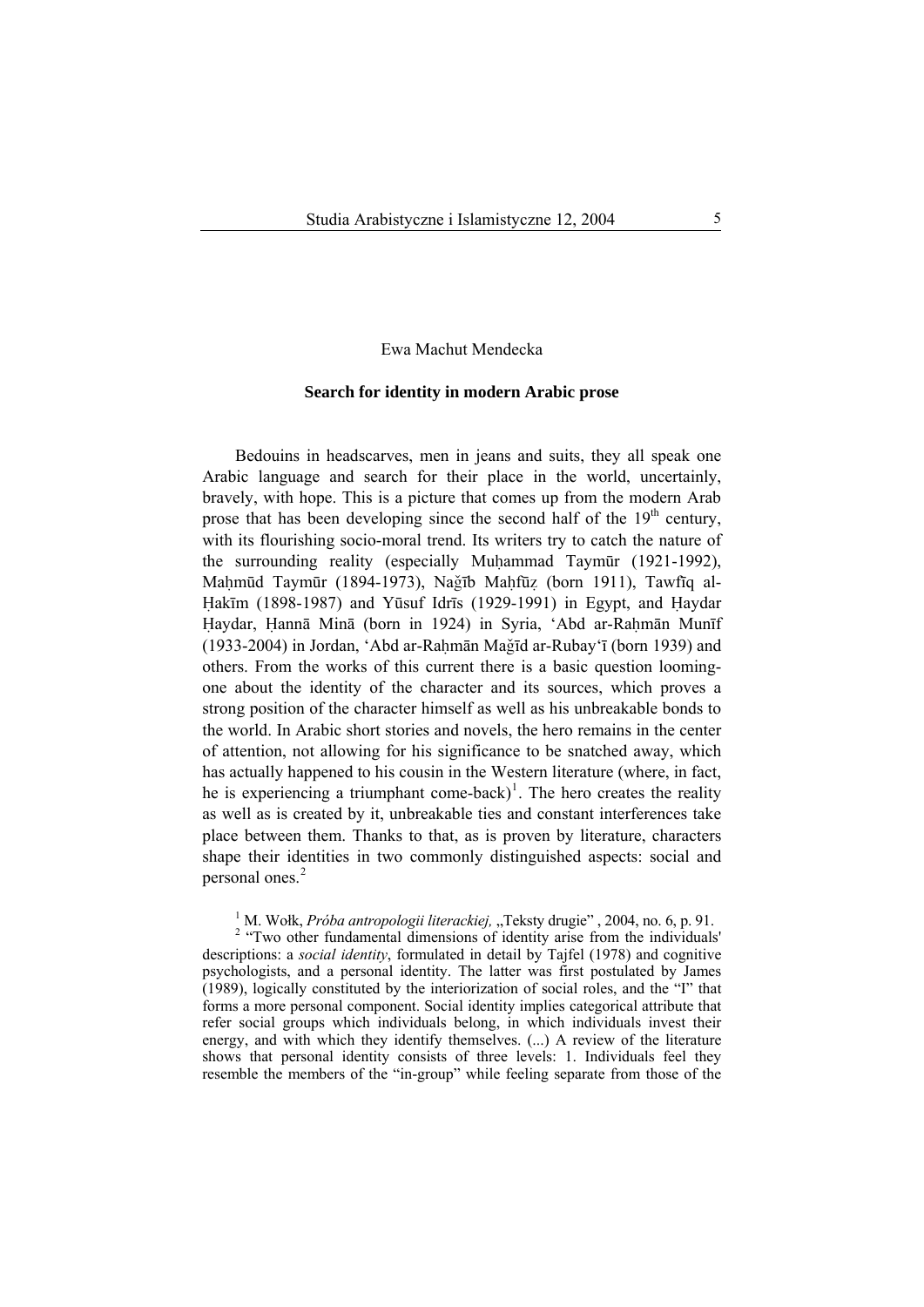The modern Arabic literature, from the beginning up to the present day, has been developing under the sign of searching and pondering on the phenomenon of identity with all its tragedy drama and increasing dynamism. For prose writers who are realists reaching it is like drawing a successful, creative picture of the reality.

### Vanishing Bedouin culture

According to R. Patai, the Bedouin ethos considerably decided modern Arab mentality, where its characteristic features can be clearly seen.<sup>[3](#page-1-0)</sup>

Against such a formulation, the picture of a Bedouin that emerges from the modern socio-moral prose proves him to be a person alienated from the surrounding reality, one being understood through the prism of his cultural difference since the Bedouins stick to their old truths, are extremely attached to the tribal ethos but, at the same time, they are not susceptible to changes. They still perceive themselves in the context of independence and high birth: a noble and free Bedouin knows well his extensive family tree, which roots can go back as far as to the times of the Prophet Muhammad, when Islam took its first steps in the Arab Peninsula and Muslims spread to the four corners of the globe under its banners. They reached Upper Egypt too, where a tribal ancestor of a presently living family could have settled down in a local village, just as it happened with one of the characters of "The Dowry" (*Mahr*)<sup>[4](#page-1-1)</sup> by Yaḥyā Țāhir 'Abd Allāh. The Bedouin as pictured by the modern prose, is aware of his extraction and knows well who he is and who he is not. To start with, he is not a peasant set still in his field or tripping in a little piece of land, which he would consider a kind of slavery. The Bedouin personifies the fight of the primary nature against the expansive culture, which makes one addicted and enslaves in return for its improvements and wealth. Therefore, the

6

<sup>&</sup>quot;out-group". (...) 2. In addition to the objective sequence and hierarchy of past and present subgroups to which individuals belong, their choices and differential investments lead them to establish a subjective hierarchy of subgroups. (...) 3. The third level deals with the personal characteristics that distinguish individuals from others within the same groups (...)" - J.W.Berry, P.R. Dasen, T.S. Saraswathi (ed.) *Handbook of Cross-Cultural* <sup>3</sup>

<span id="page-1-0"></span>R. Patai, *The Arab Mind,* Macmillan Publishing Company, New York 1973, p. 98.<br><sup>4</sup> Cf. Yaḥyā Ṭāhir ʿAbd Allāh, *Al-Kitābāt al-kāmila*, Al-Qāhira 1994, ed. II,

<span id="page-1-1"></span>pp. 183-256.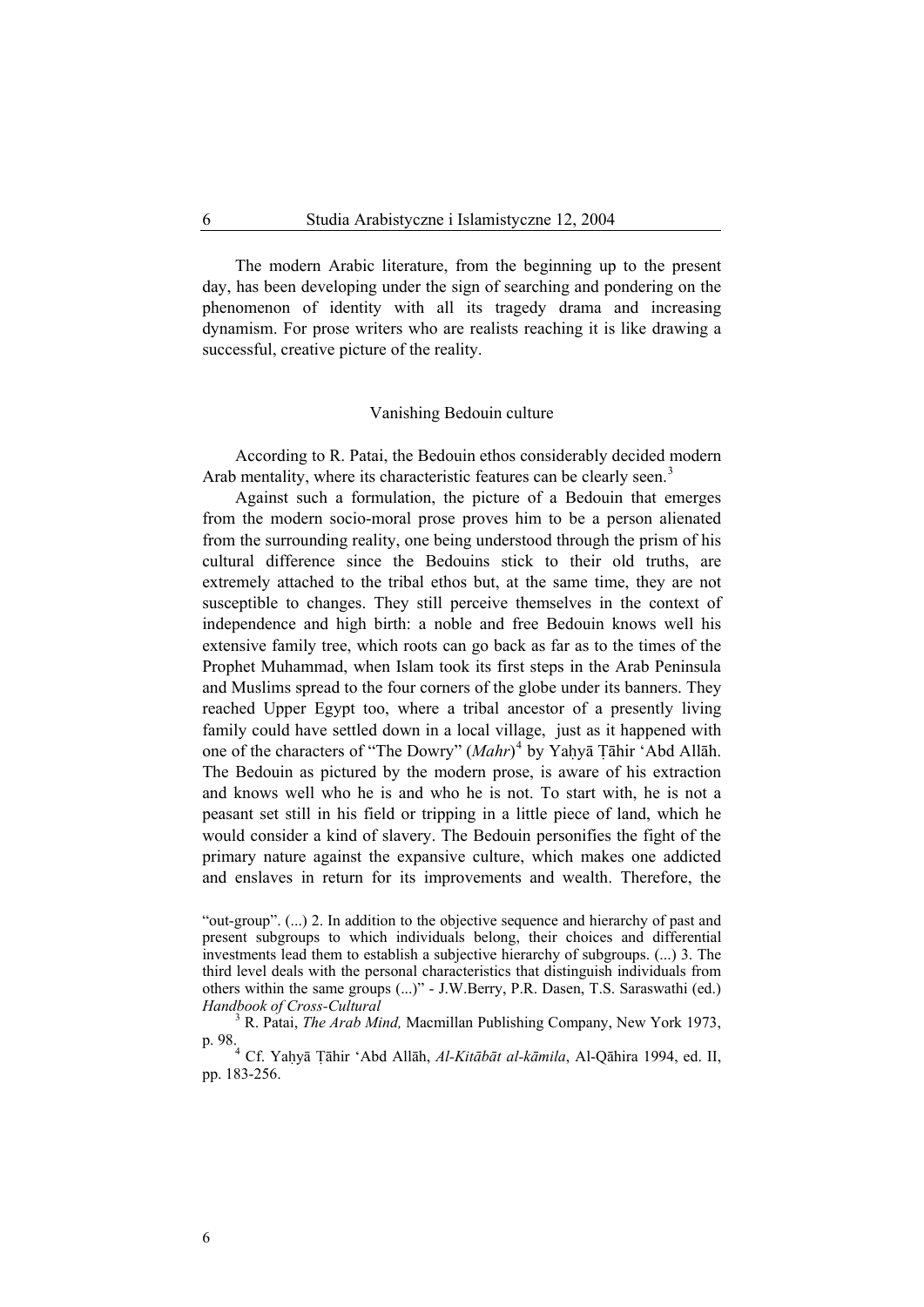Bedouin intuitively prefers not to spoil his blood (understood both literarily and symbolically) by peasant blood and thus marriages of his own children to this social group are considered a misalliance, just as in a novel "Rim is dyeing her hair" (*Rīm tasbag ša'rahā*) by Mağīd Tubiyā, which takes place under the bright sun of the South Egypt, famous for its strict morality.

Bedouins from the modern Arab literature seem to fulfill quite faithfully conditions of the phenomenon called a social identity since they solicitously cultivate old patterns that are requisites for the community survival, among them the topos of bravery and courage. What else if not these phenomena can explain the dynamism of the Arab nomads, still haughty and free warriors, which is described by 'Abd ar-Rahmān Munīf in "The Land of Darkness" (Ard as-sawad)—a great epos about the Turkish Iraq which is just about to go into British hands.

"At the beginning one can think that it is enough to slightly oppose rushing Bedouins and the storm will finish soon. Everybody hopes that the assault will end as quickly as it has started, a matter of a while that will never be repeated. In general, individual Bedouins understand what is required of them and listen to orders. However, when they set off ahead in a group and they start to sing, their blood boils in their veins making them prove again and again their indefatigable strength and bravado, thus each of them looses himself in the rush and does whatever he wants, irrespectively of circumstances. They die one after the other, as if in a race, just to show others that they are better, the best. The more of warlike spirit one shows during an expedition, the more glory one covers himself with."<sup>[5](#page-2-0)</sup>

Therefore the governors of Iraq, then one of the districts of the Ottoman Empire, cannot handle the Bedouin impulsiveness and unrestrained freedom of action of the tribes now and again coming from the interior of the desert on the Euphrates.

As emotions flare up, the faithfulness to tradition gains an upper hand in Bedouins' minds over rationalism, and the suspense between one and the other, the change of moods and points of view makes it even more difficult for the Bedouin community to adapt to modern conditions and cause difficulties in arranging relations between them and the world. ("But those Bedouins, as you know, gentlemen, say things they never do."<sup>[6](#page-2-1)</sup>).

<span id="page-2-1"></span><span id="page-2-0"></span>The uncontrollable Bedouin soul that is so difficult to penetrate can be seen in a short-story by Fu'ād at-Takarlī titled "The Baking Oven" (*At-*

<sup>&</sup>lt;sup>5</sup> Munīf, *Ard as-sawād*, Bayrut 1999, vol. I, p. 112.

 $6$  Ibid., p. 166.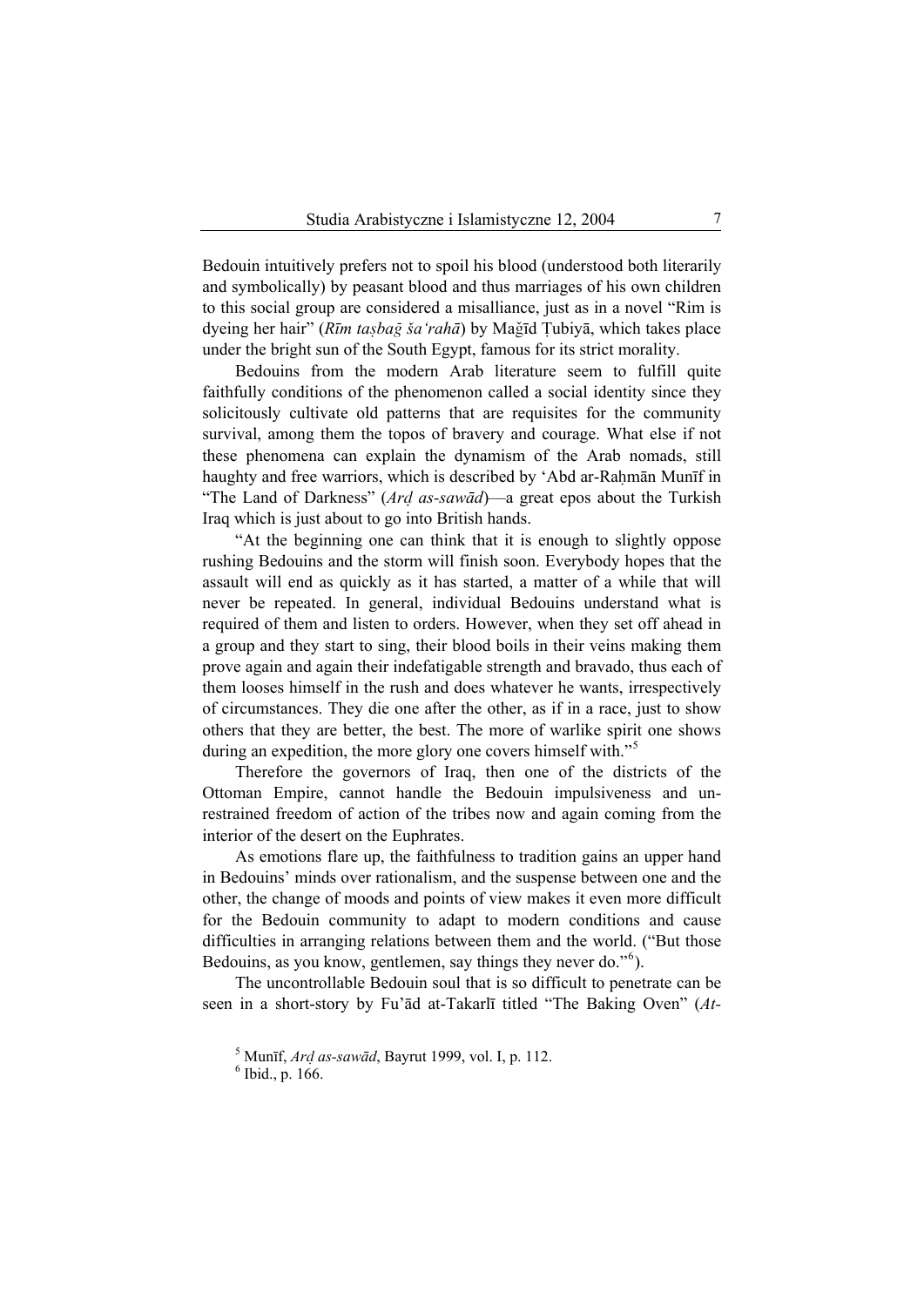*Tannūr*<sup> $)$ </sup>. It is written in a form of a testimony given in the court of justice by a murderer of a sister-in-law, and the action takes place in a family with strong Bedouin traditions. The flow of Arabic eloquence, on the verge of an art of the oratory, which belonged to the ideal of a noble Arab as far as the times of Jāhiliyya, brings every now and then a change in the account of the events. The truth is lost and we can only guess that the young woman died innocently because of some veiled accusations of unfaithfulness that have been brought against her, which have jeopardized the delicate Bedouin honor and cried for revenge.

Without letting their arms slip from their hands, Bedouins also try to adapt to the surrounding world. It comes with a lot of difficulties and since a rifle still stays close to the heart of a tribal Arab, he readily becomes a watchman somewhere on the outskirts of a desert in Upper Egypt, just as it happens in Magīd Țubiyā's novel "A Girl from al-Gurūb village" ('Adrā<sup>'</sup>  $aI$ - $\bar{G}$ *ur* $\bar{u}b$ <sup>3</sup>, where the hero stays in the company of his thinking-alike folk.

Here it is worth noticing, besides the other two mentioned earlier, another kind of identity: a cultural one. "Social identity is (…) inseparably connected to the society in which an individual functions from the moment he was born. While cultural identity would be the one based on an awareness of the existence of norms and values, an acceptance of a certain interpretation of the world, without a link to a specific community. Thus, cultural identity is founded on an assumption of an individual and intentional choice of values, often against the group. This kind of identity may in fact be equaled to social identity on the condition that the individual choices are restricted to what the group has on offer, or, in other words, if everything that comes from the outside is rejected."<sup>[9](#page-3-2)</sup>

Joining the townspeople is incompatible with the ethics of wandering and fighting Bedouins or with their romantic myth so close to the heart of every Arabic writer. In comparison with the settled people in the same area, their rough features of a desert wayfarer are even more visible, as is their

<span id="page-3-0"></span><sup>7</sup> Cf. Fu'ād at-Takarlī, *At-Tannūr* in: (ed.) Sālim 'Abd al-Qādir as-Sāmarrā'ī, *Qa^^ā^ūna min al-'Irāq. Dirāsa wa-muÆtārāt*, Baghdad, 1977, p. 91-96. <sup>8</sup>

MaÑÜd ‡ūbiyā, *'Adrā' al-¥urūb*, Dār aš-Šarq, Al-Qāhira 1986, p. 19. <sup>9</sup>

<span id="page-3-2"></span><span id="page-3-1"></span> H. Manzer, *Tożsamość kulturowa w świetle społeczno-regulacyjnej koncepcji kultury (Cultural awareness in the light of socio-regulatory conception of culture)* in: J. Nikitorowicz, M. Sobecki, D. Misiejuk (ed.) *Kultury tradycyjne a kultura Globalna (Traditional cultures and the global culture),*Białystok 2002, p. 84.

8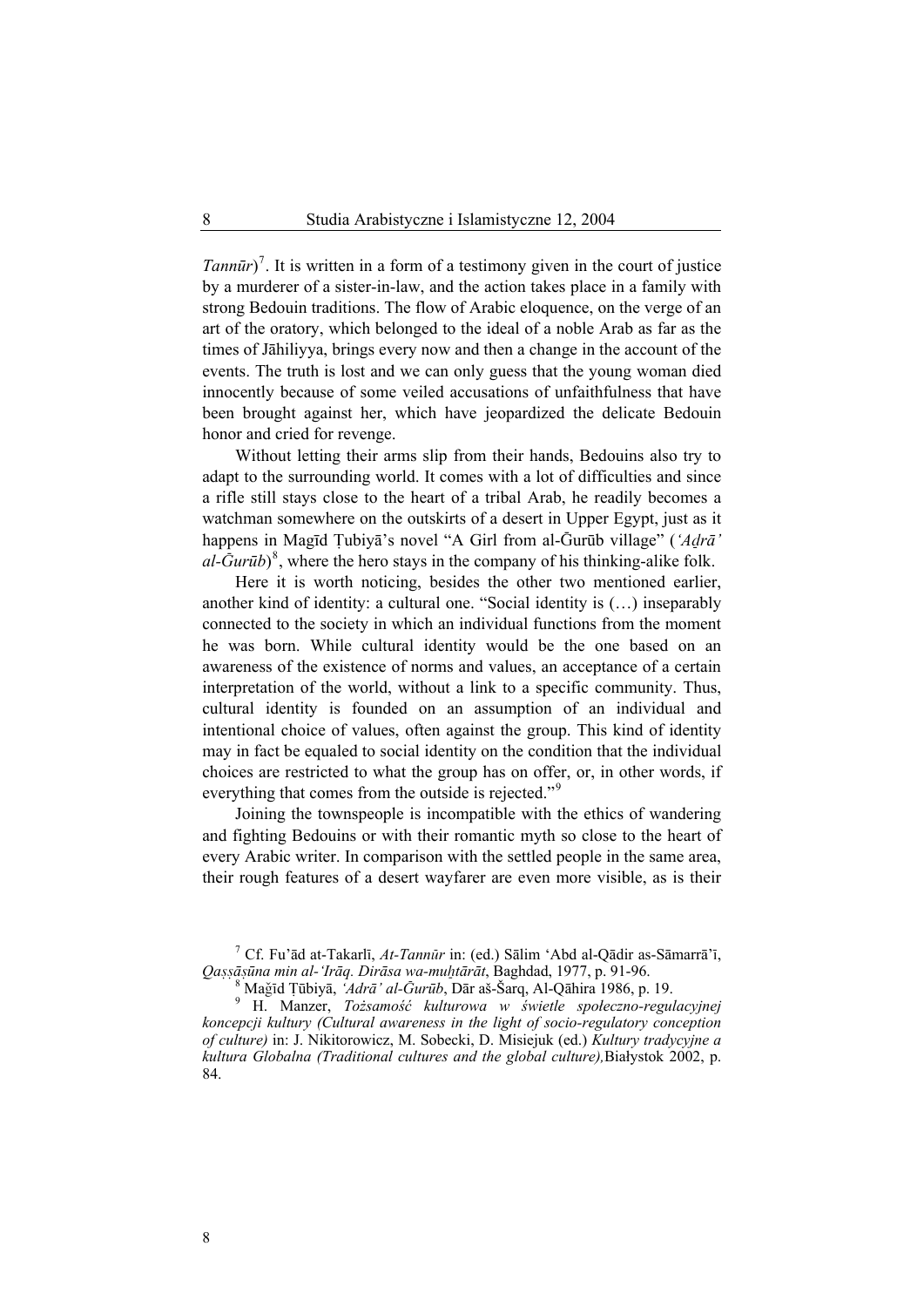complex nature, in which the aboriginal warlike spirit tries to suppress a shepherd's patience.

"In a simple tent made of camel wool, near the village of the noble bek 'Imād, there lives Sulaymān Waydah with his wife and children. They are wandering Arabs, Bedouins who make a living from raising sheep. They ceaselessly drive their sheep from place to place in search of pastures rich in tall grass that can feed the cattle. Sulaymān inspires respect and fear, that is why people call him an Bedouin šayh. He is well built, an athlete with wide shoulders. His face of sharp features stands out and Sulaymān catches the eye when he is walking like that, wrapped in his loose, white robe, with his she-camel following slowly. He smokes tobacco in a reed pipe and sings songs, monotonously and lengthily, keeping the same rhythm! You may have an impression of looking at a howling wolf. He flies into passion easily and, when accosted by someone, he gets fits of temper and reminds of a raging bull. However, as easily he submits to joy. If you show him a bit of liking, he is as gentle as a lamb. He seems then pure cordiality and goodness, totally devoted to you."[10](#page-4-0)

As if confirming their belonging to this vanishing and peripheral culture, Bedouin characters take place on the margins of plots in sociomoral prose; the plots are dominated by alienation motifs, the nomads are alienated from the surrounding world, they come into conflicts with a culturally different majority that they share their living area with. Scantiness strikes in pictures of Bedouin life since extremely limited possession makes the itinerant mode of life easier. For them, tribal Arabs, the surrounding world, the settled culture from which they try to keep their distance, just as for the reader, mean modern forms of living, while the Bedouin existence on the pages of books seems to be no more than poverty and discomfort. In a short story by Yūsuf Idrīs "The Bet" (*Ar-Rihān*), in a country Egyptian café, an unbearable boredom of the hot afternoon is broken by an arrival of a guest who speaks Arabic just as the peasants do but who differs so much from them in his looks and manners. All eyes turn towards this thin and tall Bedouin with a lamb on his shoulder and an indispensable scarf. He makes them wonder when, because of the bet, he devours a hundred of shapely figs. Thus, according to the Bedouin tradition, he makes himself stand out and show off, although in a caricatured form suiting the changed times, as well as he satisfies his

<span id="page-4-0"></span><sup>10</sup> Ma…mūd Taymūr, (1970) *Abū 'Arab* in: Ma…mūd Taymūr, *Qāla ar-rāwī*, Al-Qāhira 1970, p. 223.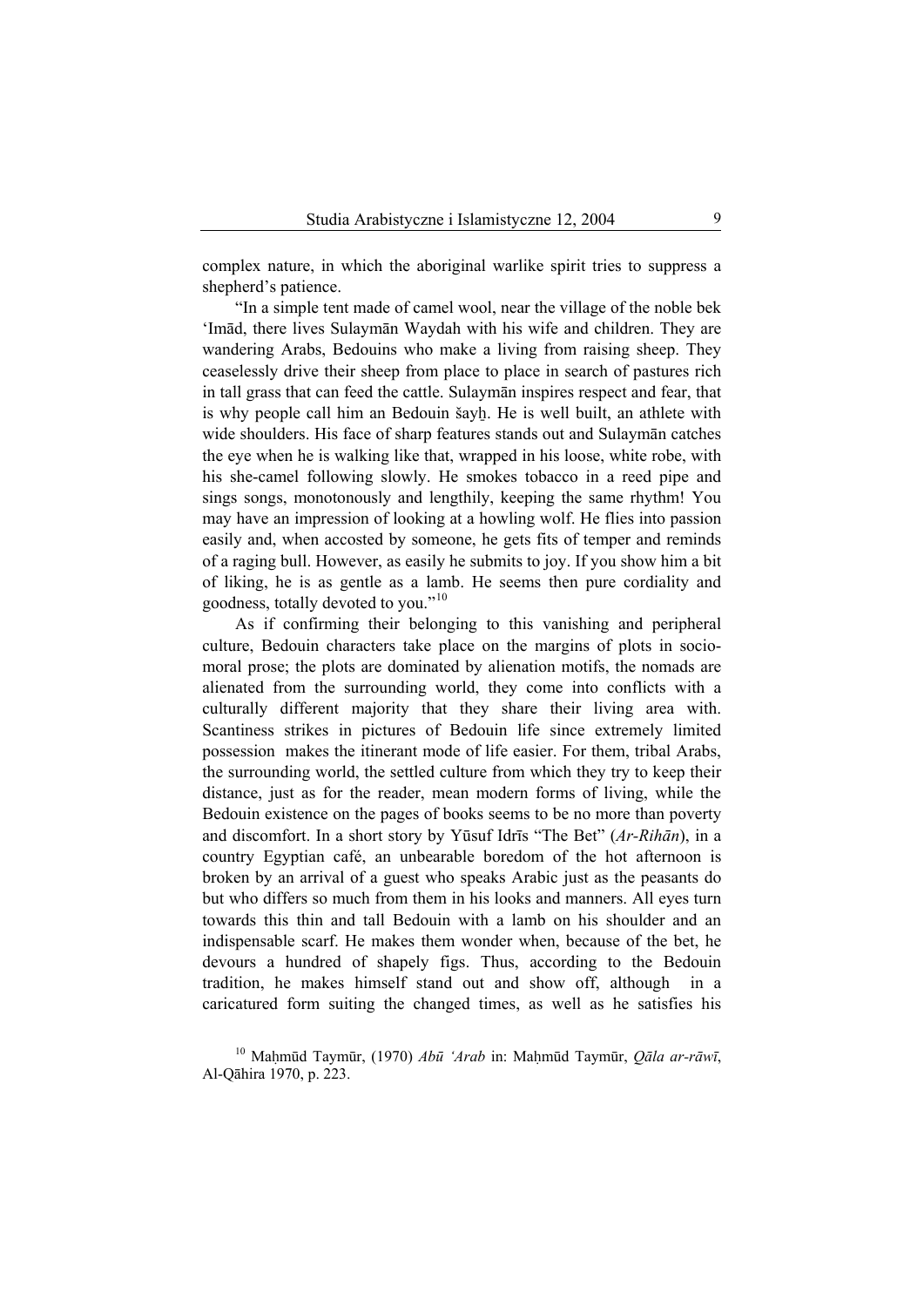hunger, by the way, not noticed by those present. He pays dearly for it later, however, suffering alone and with dignity, away from the human eyes.<sup>[11](#page-5-0)</sup>

The picture of the Bedouin culture formulated in this prose results from its mimesis, objectivity tendencies, and convincing descriptions close to reliable documentaries. The Bedouin environment as the core of the Arab Peninsula population develops a special significance in "The Labyrinth" (*At-Tayh*, from a five-book series of "Cities of Salt" (*Mudun almilh*) by 'Abd ar-Rahmān Munīf, where it is shown how it is undergoing a rapid modernization resulting from the discovery of crude oil. Bedouins are turning from shepherds into unqualified physical workers harnessed to the routine of building an industrial city, growing rapidly on the junction of the sea and the desert (in an unspecified place at the Persian Gulf)). Munīf spares no pain describing ethnographically, almost like in a great report, the "civilizing" of the desert, however without the flourish of the trumpets that accompanied a similar process in the "wild" American continent, and the speed and impetus of the described actions make the reader consternated.<sup>[12](#page-5-1)</sup> The tribal Arabs seem to be completely helpless against progress mechanisms that herald a coming globalization, although the word  $('avlama)$  will enter an Arabic dictionary only at the end of the  $20<sup>th</sup>$ century.

In the title of his short story, "Where are you going to, Bedouin?" (*Ilā ayna ayyuhā al-Badawī?*), a Libyan writer, Ibrāhīm al-Konī, a Tuareg himself, belonging to one of the great ancient peoples, a minority leading a nomadic life on the verge of the desert, asks a question which importance is difficult to be overestimated: about results of the clash and encounter of civilizations, starting from the smallest ones.

The Bedouin theme keeps its importance in Arabic prose as present on its pages, as well as absent or marginalized since its protagonists mostly are not Bedouins. Characters in their characteristic dress revealing their tribal attachment lure somewhere in the background, just like the father of the hero, an educated Iraqi painter, (in a novel by 'Abd ar-Rahmān ar-Rubay'ī "The Parallels and the Meridians" (*Œuùūù aù-ùūl… huùūù al-'ard*)) or a beautiful Bedouin girl from the same book.<sup>[13](#page-5-2)</sup> In the world's eyes, the

<span id="page-5-1"></span><span id="page-5-0"></span><sup>&</sup>lt;sup>11</sup> Cf. Yūsuf Idrīs, *Rihān* in: Yūsuf Idrīs *Arhas layālī*, Al-Qāhira n.d., pp. 84-87.<br><sup>12</sup> Cf. 'Abd ar-Rahmān Munīf, *At-Tayh. Mudun al-milh*, Beirut 1992, IV ed., pp. 184ff.<br><sup>13</sup> Cf. 'Abd ar-Raḥmān Maǧīd ar-Rubay'ī, *Huṭūṭ aṭ-ṭūl... huṭūṭ al-'arḍ,*. Sūsa-

<span id="page-5-2"></span>Tūnus 1983, pp. 100, 172.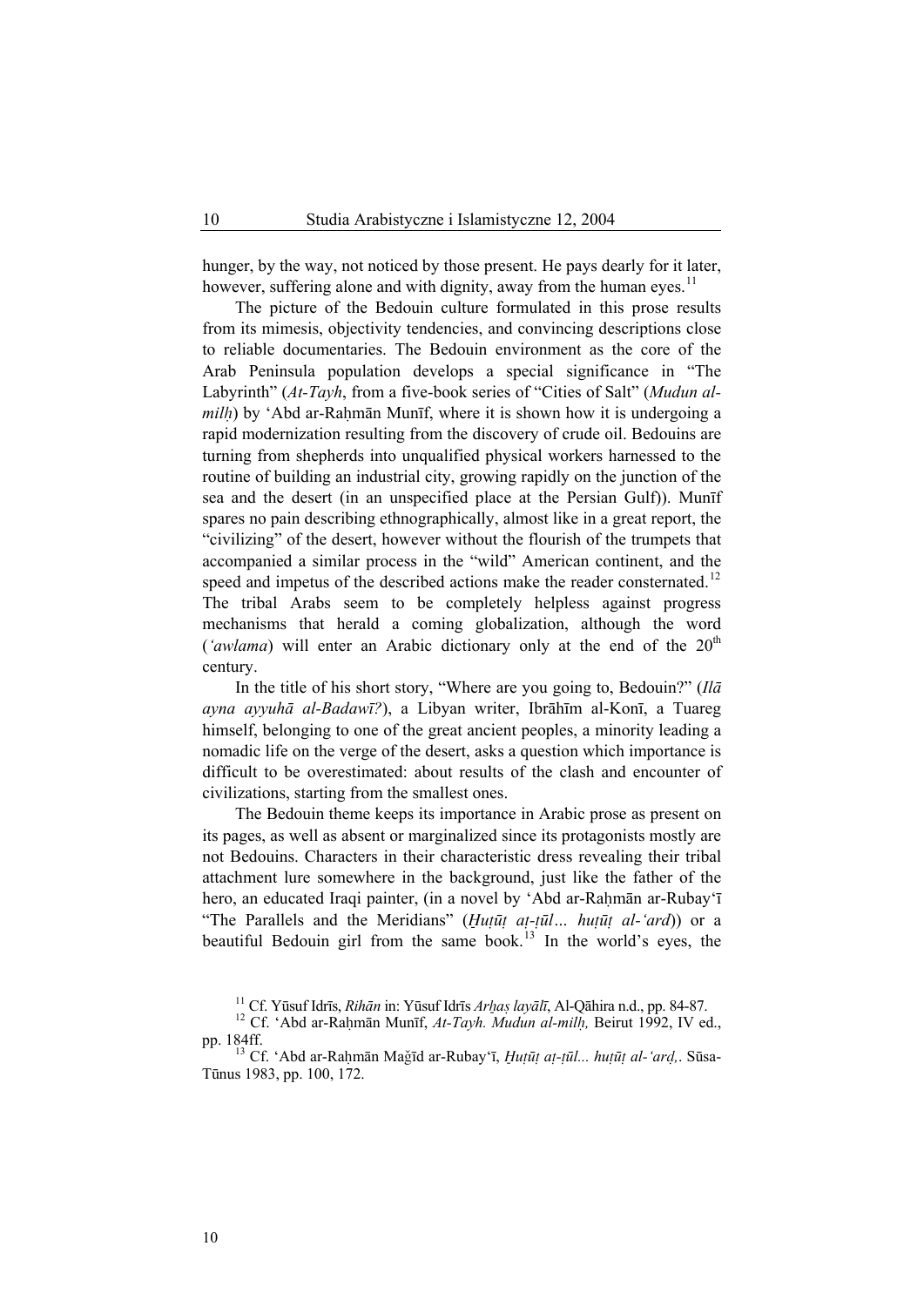Bedouin with his scarf, horse and camel is a personification of otherness, a different culture, he attracts and repels by his mysteriousness.

# The shaking ground of the  $20<sup>th</sup>$  century

Arabic prose writers, especially those in the current of socio-moral realism, draw a picture of the Arab world reviving in the  $20<sup>th</sup>$  century after the collapse of the Muslim civilization - modern and divided, closely associated to the West, uncertain of its identity. "Serious cultural conflicts can lead to cognitive dissonance and difficulties in the construction of a coherent identity."[14](#page-6-0) The prose writers prove that the opposition of ourstheirs is represented in two main variants: "we" are Arabs, inheritors of the great past and users of one culture, as well as people from the same country; the strangers are understood as Europe and, more generally, the West, as well as the inhabitants of other, not one's own, Arabic countries.

#### Feeling of Arabiness

The West, as shown in prose works, is for the  $20<sup>th</sup>$ -century Arab world at least an ambivalent phenomena. While Europeans are penetrating the East, Arabs are acquiring their culture among contradictory feelings of acceptance, admiration, rage, resistance, and fight. On the pages of books, they plot, rise, and fight stubbornly with arms in their hands against the British. (Egypt: among others the works of Nağīb Mahfūz "The Trilogy of Cairo" (At-Tulātiyya) and "The Beginning and the End" (*Bidāya wa-annihāya*); also Bahā Țāhir, "East from the Palm Grove" (*Šarq an-nahīl*); Iraq: in 'Abd ar-Rahmān ar-Rubay'ī's prose-novels: "The Nest" (*Wakr*) and "The Tattoo" (*Al-Wašm*); and Palestine, especially taking into consideration ¥assān Kanafānī). It is Kanafānī, a well-known Palestinian prose writer, killed in an ambush in 1972, that paints in his novels (e.g. "Men in the Sun" (*RiÑāl fī aš-šams*), both literally and symbolically, dramatic pictures of the Palestinian fight for independence.

<span id="page-6-0"></span>The feeling of Arabic unity and solidarity gets revived in opposition to the British colonialism in the Middle East and the French one in Maghreb. An expression of such an anti-French attitude from that time can be found

 $14$  J. W. Berry et al., op. cit., p. 55.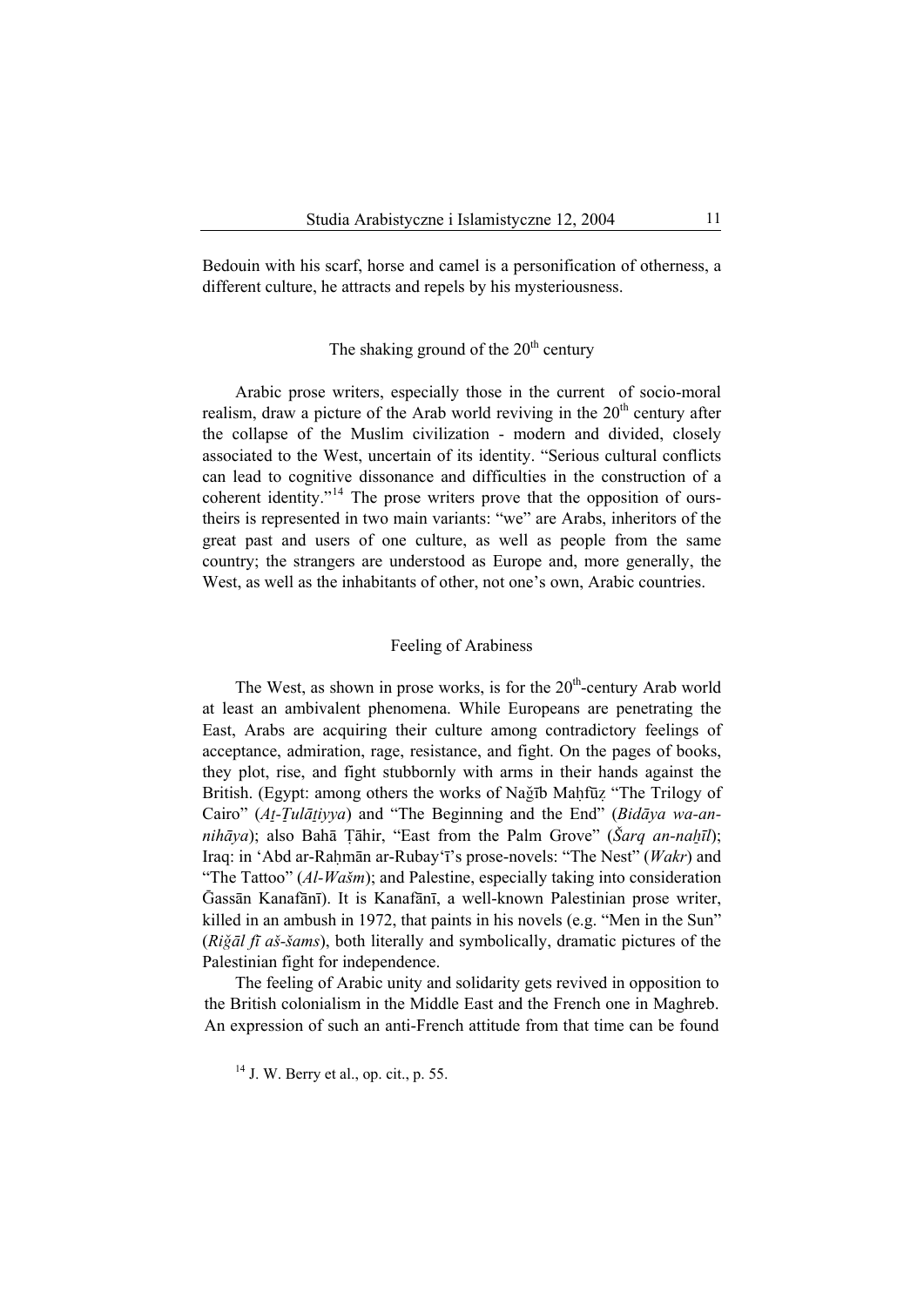in works by Muhammad Sālih al-Ğābirī (Tunisia) or At-Tāhir Wattār  $(Algeria)^{15}$  $(Algeria)^{15}$  $(Algeria)^{15}$ , 'Abd al-Mağīd Ibn Gallūn (Morocco)<sup>[16](#page-7-1)</sup>, Ar-Rubay'ī's novel "The Parallels and the Meridians" or Haydar Haydar's "The Seaweed Feast" (*Walīma li-a'šāb al-ba…r*). The French colonialism will stay a point of reference for the present day in Algeria for long.

"Don't cry, Hayra! Joy follows grief. The revolution has finished and we can enjoy our land. Who would have believed we would survive till this day? What dark days have been our share! They were stretched for ages yet they finished, thank God. France threatened, you could hear her raised voice, she filled the earth and the sky with rumble, but finally she got defeated, withdrew and left the land to its people. Hayra interrupted her:

– Painful memories have remained, auntie. We have buried our best people."<sup>[17](#page-7-2)</sup>

However, despite of the whole drama of the Palestinian case, it is not a fighter with his rifle that becomes the hero of the  $20<sup>th</sup>$ -century Arabic prose, but an educated or learned *mutaqqaf* (an intellectual), who absorbs the accomplishments of the Western culture, who, in spite of his land's colonial past, can appreciate the greatness of Camus, Stendhal, Malreaux<sup>[18](#page-7-3)</sup>, Brecht's "Caucasian Chalk Wheel"<sup>[19](#page-7-4)</sup>, reads "The Steppe Wolf" by Hesse<sup>[20](#page-7-5)</sup>, Dostoyevski<sup>[21](#page-7-6)</sup> and French magazines (Ibrāhīm 'Abd Allāh Ibrāhīm, *Dāt al* $a\overline{z}$ *āfir at-tawīla*<sup>[22](#page-7-7)</sup>). This intellectual readily gets educated in Paris, where he spends a few years (Al-Ğābirī, "The Sea Leads to an Oasis" (Al-Bahr *yanšur al-wāha*)) and finally settles down as an immigrant unable to melt into the difficult, post-colonial fate of his country (Wasini al-A'rag, "Remembering Water. Extreme Madness." (Dākirat al-mā'. Miļņat al- $\check{g}$ *un* $\bar{u}$ *n* al-'ar<sup>*ī*</sup>)), gone to study in one of the European cities ('Abd ar-

<span id="page-7-0"></span>15 Cf. K. Skarżyńska Bocheńska, *Tunezja* (in:) J. Bielawski (ed.) (1989). *Nowa i współczesna literatura arabska 19 i 20 w. Literatura arabskiego* 

<span id="page-7-1"></span><sup>16</sup> J. Kozłowska (1989). Maroko (in:) Bielawski (ed.) (1989). *Nowa i współczesna literatura arabska 19 i 20 w. Literatura arabskiego Maghrebu.* 

<span id="page-7-7"></span><span id="page-7-6"></span><span id="page-7-5"></span><span id="page-7-4"></span><span id="page-7-3"></span>2000, p. 23.<br>
<sup>19</sup> Haydar Haydar, Šumūs al-*Gağar*. Dimašq 1997, p. 4.<br>
<sup>20</sup> Ibid., p. 118.<br>
<sup>21</sup> A.M. Ar-Rubay'ī, *Al-Anhār*, Baghdad 1974, p. 71<br>
<sup>22</sup> 'Abd Allāh Ibrāhīm, *Dāt al-azāfir at-tawīla* in: (ed.) Muhammad as-'Afīfī, *Al-Qi^^a al-ma©ribiyya al-…adī@a*, Ad-Dār al-Bay¬ā', p. 177.

<span id="page-7-2"></span><sup>2</sup>awa: PWN. p. 438.<br><sup>17</sup> 'Abd ar-Raḥmān Ibn Ḥaddūqa, (undated). *Rīḥ al-ǧanūb*, Al-Ğazā'ir undated, pp. 29-30. <sup>18</sup> <sup>∞</sup>aydar ∞aydar (2000). *Walīma li-a'sāb al-ba…r (našīd al-mawt)*. Dimašq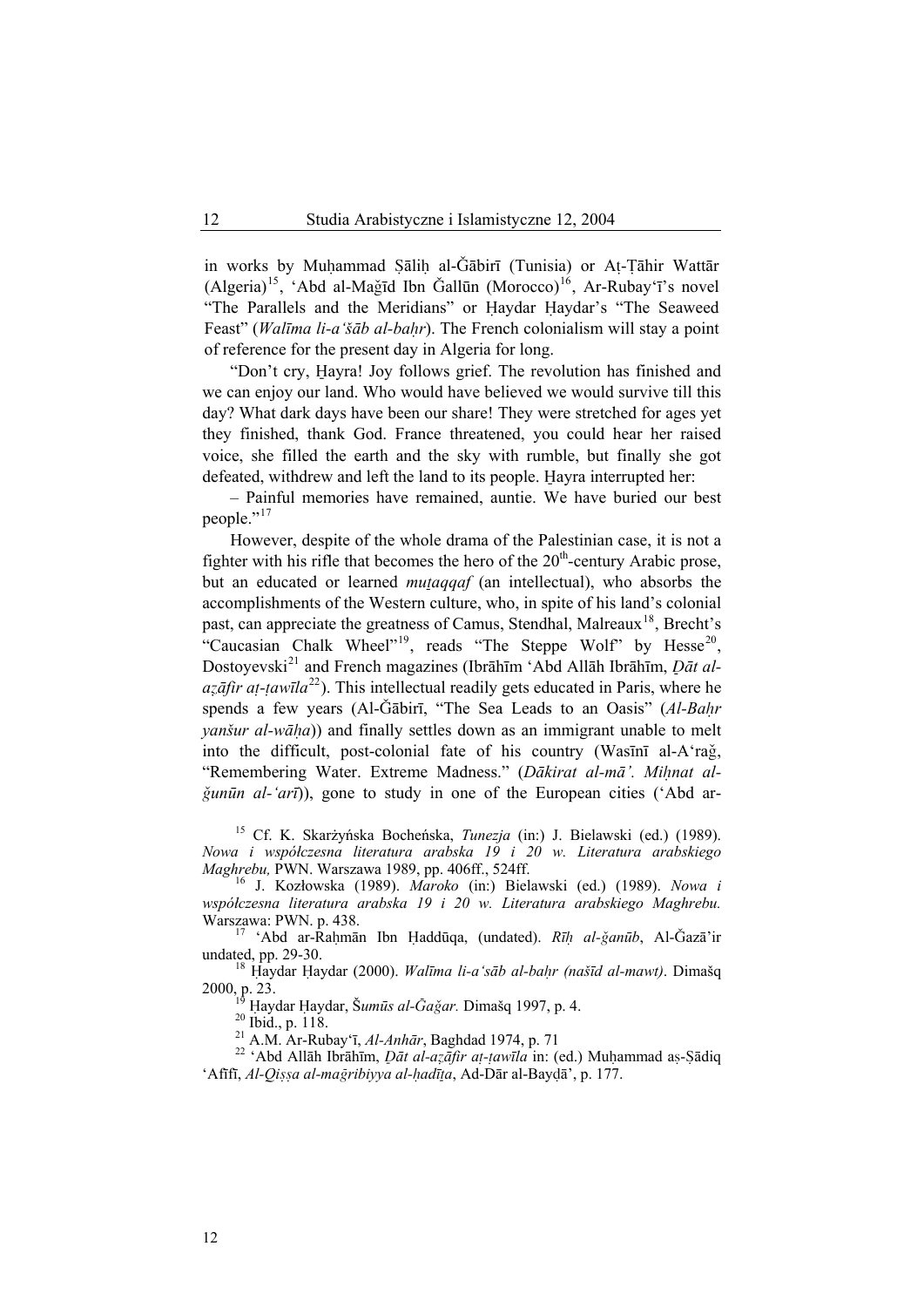Ra…mān Munīf, "A Pagan Love Story" (*Qi^^at al-…ubb al-maÑūsiyya*)) such as London (At-Tayyib Şālih, "Season of Migration to the North"  $(Mawsim \ al-hi\breve{g}ra \ il\bar{a} a\breve{s}-\breve{s}am\bar{a}l)$ <sup>[23](#page-8-0)</sup>, where he becomes imbued with Western moral liberty, to reject it when he comes back home.

Arab intellectuals, on one hand, oppose the Western culture, but on the other, continuously look for getting in touch with it. In Ar-Rubay'ī's "The Parallels and the Meridians," the characters, Iraqis, Lebaneses, Palestinians, Tunisians, naturally cross the border between the Arabic and the Western worlds, fly to the biggest European capitals, and then go back home—to the Middle East or Maghreb.

The characters of intellectuals seem to be suspended between both worlds, with feelings of belonging and not belonging to any of them, thus, the question of identity becomes even more crucial. They themselves ask the question again and again on the pages of their prose works.

With care, they take into consideration the notion of the Arabiness, for which the key reference system is the heritage of the past. To be an Arab is to cultivate it, going back as far as the times when the Bedouin poetry, held in reverence until now, was offering models of life and beauty: "We, the Arabs, each of us, inside, is a poet." (Ar-Rubay'ī, "Anywhere in the East" (*Ayyi al-Ñiha aš-šarq*) from "The woman from here, the man from there" (*Imra'a min hunā*, *ra*ğul min hunāka)<sup>[24](#page-8-1)</sup>. It also means, in the heat of 1967 fighting (the Six-Day War against Israel, which, after all, ended with the defeat of the Arabs) reminding of their own glory, understood as eternal: "The banner of Arabiness will stay with us" (Baha' Tahir, "Aunt Şafiyya and a nunnery" (*Hālati Ṣafiyya wa-ad-dayr*)<sup>[25](#page-8-2)</sup>. The feeling of Arabism grows even stronger in reaction to another culture.

Such an attitude is visible in Algeria, romanized by colonialism. "The girl is asking if Arabs have got lost. Have they lost their souls? Surely, the war has changed nothing. Do Arabs regret what they have done? Are they afraid of changes? What would have happened if they sailed into shallow

<span id="page-8-0"></span><sup>&</sup>lt;sup>23</sup> See: the plots of the novels: Muhammad Salih al-Ğabirī, *Al-Bahr yanšur alwāha*, Libiyā-Tūnus 1980; Wasīnī Al-A'rağ, *Dākirat al-mā*<sup>'</sup>. Milnat al-ğunūn al-'arī, Köln 1997; 'Abd ar-Rahmān Munīf , *Qissat hubb al-mağūsiyya*, Bağdād 1984; Sāliḥ, aṭ-Țayyib (1966). *Mawsim al-hiğra ilā aš-šamāl*, "Hiwār", 24/25, no.

<span id="page-8-2"></span><span id="page-8-1"></span><sup>6,</sup> pp. 55–87.<br><sup>24</sup> 'A.M. ar-Rubay'ī, *Ayyi ǧihat aš-šarq* in: 'A.M. ar-Rubay'ī, *Imra'a min hunā*, raǧul min hunāk, Sūsa-Tūnus. 1998, p. 119.

*h*Bahā<sup>*'*</sup> Tāhir, *Hālati Safiyya wa-ad-dayr*, Al-Qāhira 1999, p. 12.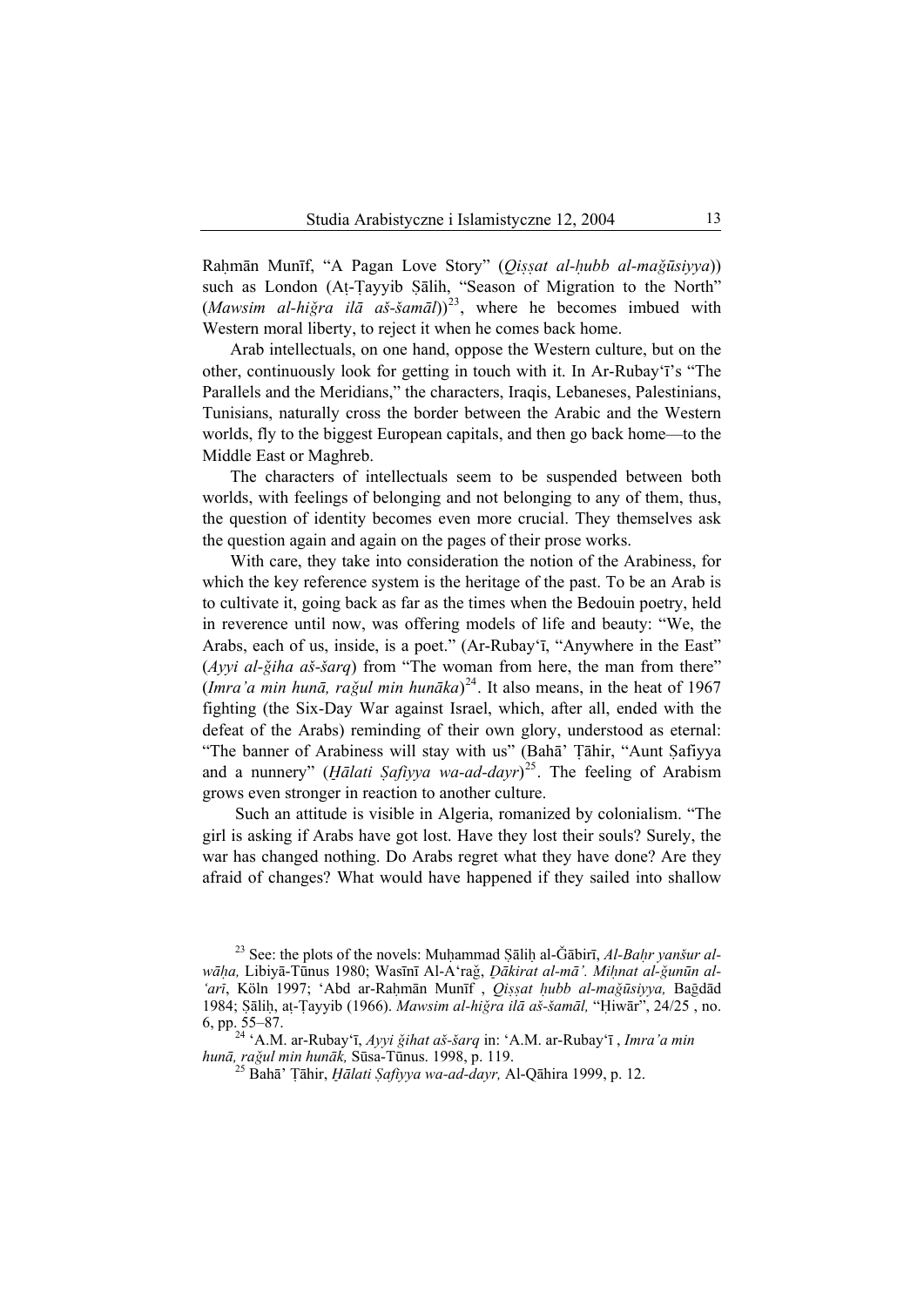waters to begin from the scratch and close the past? Then she is asking if the Arabs from the East are doing better.

The language teacher is smiling:

- They are all Arabs. They unite with the past and the longing for it comes back in waves.

- No, I don't believe it. I think that you, in the East, are more modern. You have been given lesser blows. She is getting more enthusiastic and some of the sentence she is saying in Arabic and some in French. She is not aware, however, that she is in the eye of the storm.

- It is a complicated matter. Every country is different and exceptional.

- We live having complexes about Europeans. Colonialism- yes, it did its bit. But we are still lost. The loss is permanent and that is a tragedy.

- Not really. The reverie about history can also bring to ruin."<sup>[26](#page-9-0)</sup>

The feeling of loss is facilitated by the relationship with Europe- in the past and now, ages ago and at the present. Arabs look at one another questioning Western stereotypes about themselves resulting from that relationship: "They have sown a conviction in our minds that Muslims and Arabs are invaders and conquerors since it was them that conquered Spain, Sicily and got as far as Poitiers. They argue that the Quran descends from the Torah and the Gospels, and that Arabic is the language of religion and poetry, not of science, which has led Arabs to backwardness."[27](#page-9-1)

Although the East and the West are contrary to each other, as the writers try to prove, they also need each other. An expression of that need is Orientalism, which attracts newcomers from the West, such as the Austrian Arabist in "The Parallels…" Ar-Rubay'ī's, who passionately translates Egyptian literature travelling between Cairo and Upper Egypt, and whom we get to know while having an affair with an Iraqi painter.<sup>[28](#page-9-2)</sup> Orientalism becomes an ominous phenomenon in Munīf's novels. In his "Labyrinth", Americans are not trusted by Bedouins just because they know Arabic and the Quran, their knowledge is met with a shrug of shoulders. The motif of Orientalism takes a prime importance in "The Land of Darkness" by the same author, where an Englishman, from the times of the British exploration of the Ottoman Empire, fascinated by the Orient (although, as the action develops, we lose the certainty about to what extent

<span id="page-9-1"></span><span id="page-9-0"></span><sup>&</sup>lt;sup>26</sup> Haydar, *Walīma*..., op.cit., p. 25.<br><sup>27</sup> Ibid., p. 37.

<span id="page-9-2"></span>

<sup>28 &#</sup>x27;A.M. ar-Rubay'ī, *Œuùūù*…, op.cit., p. 215.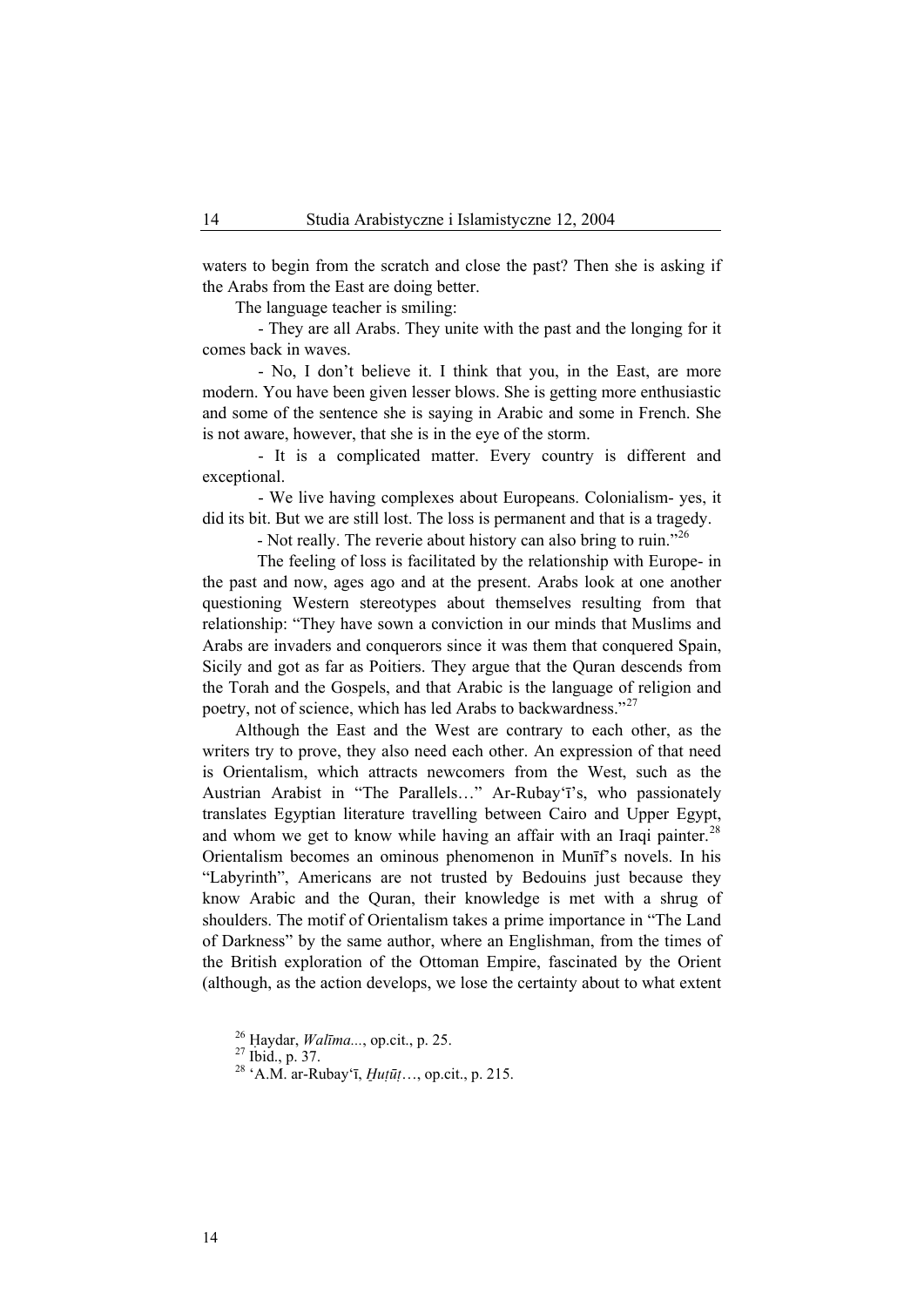it is a real fascination or a planned career), learns languages: Arabic, Persian and Turkish, and after that he arranges his life according to that choice. He acts according to a motto: "Language is the key, the sunny East is the direction"<sup>[29](#page-10-0)</sup>, and he starts to make a diplomatic career in Baghdad under the Turkish rule, becoming an influential British consul. The faithful servant of Her Majesty is looking for reasons of difficulties in the relationship between Arabs and the West with a dash of an anthropologist and a shrewdness of a politician:

"Those eastern people do not realize that it is not only about the way they behave. The problem goes deeper.

After a while:

- During my last visit to the United Kingdom and a few European countries, I came to the conclusion that in what the East and Europe differs is not geography or time, but also the way of thinking, the mentality.<sup>[30](#page-10-1)</sup>

The diary kept by the British consul is illustrious; from it there emerges a picture of an Arabic personality, drawn as a cold report, on the bottom of which, however, ambers of tense European-Arabic relationship smoulder. It is, however, left to a subjective evaluation of the reader.

"The consul has written: in this country nothing happens without the noise and screaming, which are completely unnecessary at the given moment and the given task. Even animals are restless, bleating, mooing, squeaking, when somebody is offending their master in a loud voice. (…) At the bottom of the mountain, our group was welcomed by two Halid's sons, at the head of guards, two hundred knights in full armour. When the sentry met us, terrible racket sounded and there started a noise difficult to describe. Only one who has attained an honour of Arabic hospitality knows what it was about. As for horses, animals do not know the rules of hospitality, our horses weren't liked by the other and it came near fighting. Kurdish horses are spiteful and easily get angry. Everywhere there was heard neighing, shouting, racket, noises of fighting."<sup>[31](#page-10-2)</sup>

'Abd ar-Rahmān Munīf presents the picture of the surrounding world as seen through the eyes of educated Europeans. It is an important theme in "Long-Distance Race" (*Sibāq al-masāfāt aù-ùawīla*), where the hero, a British and an agent of a Western intelligence. Munīf leaves it to the reader an evaluation of the Arabic spontaneity, a decision to what extent their hot

<span id="page-10-1"></span><span id="page-10-0"></span><sup>&</sup>lt;sup>29</sup> 'A. Munīf, *Ard as-sawād*, op.cit. p. 86. <sup>30</sup> Ibid., p. 102.

<span id="page-10-2"></span>

<sup>31</sup> Ibid., p. 185.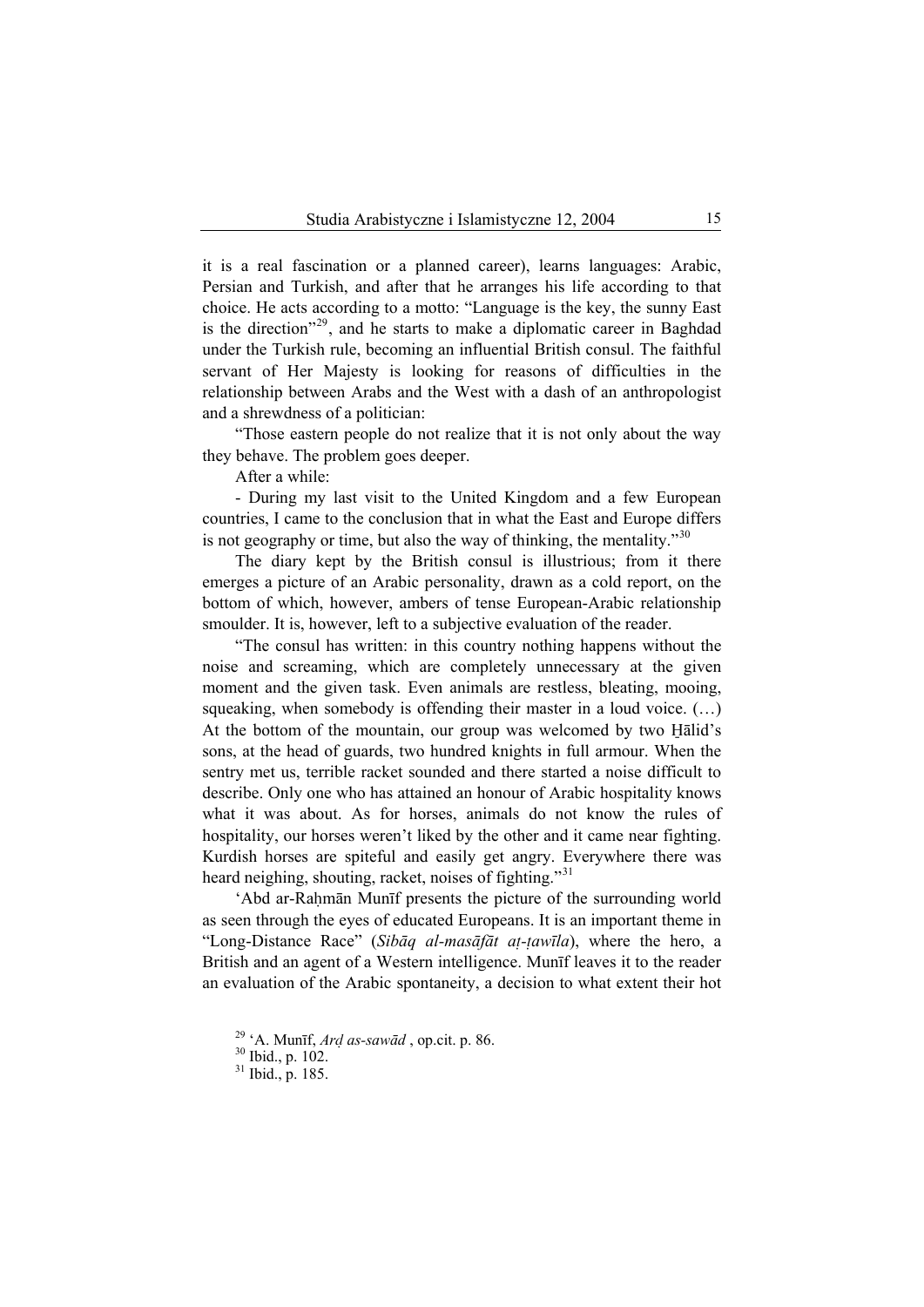temperament is reprehensible, as Western observers want it, and to what extent it is creative and tempting.

As the British consul in "The Land of Darkness" claims: "The people of the East love two things: the past and great words. Quickly, they change into loud words. They rest in the shade of those words. They don't see that the past has gone for ever and will not be back. They don't know that the times they live in are different. Thus, they are like the drunk and lost. They live neither in the past nor the present. The one strong and powerful in the past has lost his might. This way we may achieve our aim in times when they consider themselves to be inheritors of more that one civilization and more than one empire. Civilization is like a river, it cannot stop in its development nor remain in one specific state. That makes the secret of our present power."[32](#page-11-0)

In Munīf's prose a number of meanings clash, on one hand there are such notions as Arabs, the East, nature, feelings, intuition, on the other hand—pictures of the West, Europe, culture, technically-dominated civilization, rationalism and cold, logical observation. Prose writers suggest that the former gain an increasing suggestiveness under the influence of the latter. In the process, the feeling of being an Arab is increasing and the Arabic identity is getting consolidated.

# *¥urba*—alienation and the fate of emigration

Against the notion of stability-stagnation resulting from the life in out-of-the-way villages and folk lanes of towns, seen especially in the authors mentioned above, the modern prose opposes not only an attempt of matching the modernity but also the concept of *gurba* (alienation), getting stronger with the development of the Palestinian emigration and its significance as a literary theme.<sup>[33](#page-11-1)</sup> This notion, as formulated by prosaists, is based on an oppressive feeling of being uprooted, the partial belonging to the world which is half familiar, half strange. It leads to wandering in search of one's own place in one's own country as well as abroad.

A young teacher from Al-Ḡābirī's novel "The Sea Leads to an Oasis". after leaving his native village buried on the verge of the desert, is looking

<sup>32</sup> Ibid., p. 203.

<span id="page-11-1"></span><span id="page-11-0"></span><sup>33</sup> I. Camera d'Afflitto, *Letteratura Araba Contemporanea dalla nahdah a oggi*, Carocci editore, Roma 1998, p. 259ff.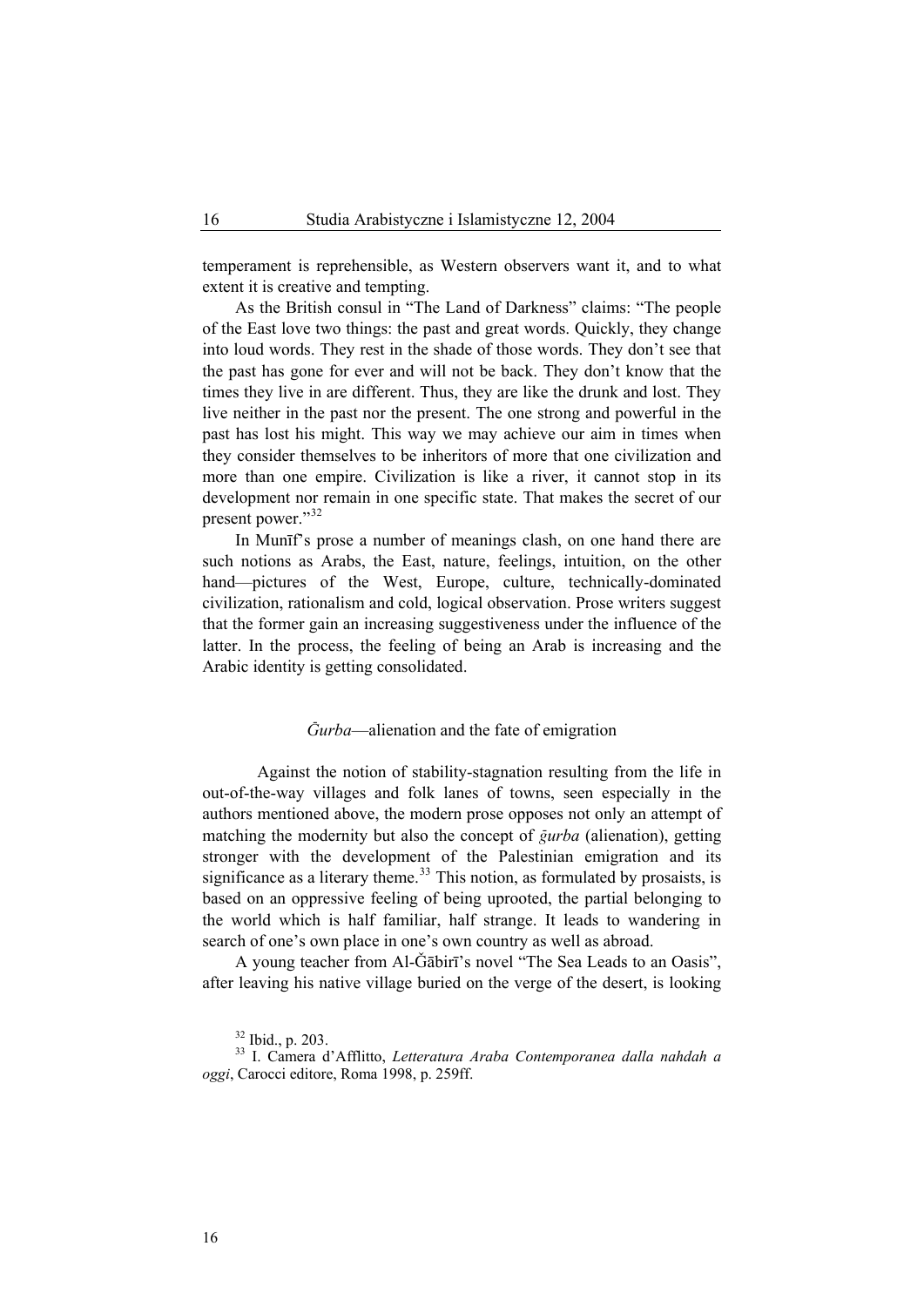for new sources of identity, with varying success and growing sense of dissatisfaction. Once a homeboy, once a stranger in the urban environment, and even more alienated after returning from Europe, he finally rediscovers his village and comes back home in the sense of a bond with his own community.

The great Arabic exodus continues. In prose works it can be seen that throngs of Palestinians, Iraqis or Lebaneses go to all corners of the world in the books by Kanafānī, in the novel "The Gypsies' Sun" by Haydar Haydar, and especially in Ar-Rubay'<sup>1</sup>'s prose. In his novels, thousands of Iraqi citizens live from one dramatic even to the other―from the 1958 Revolution and overthrowing the monarchy ("The Moon and the Walls" (*Al-Qamar wa-as-sūr*), The Tattoo (*Al-Wašm*) to the 1968 upraising ("The Days" (*Al-Anhār*), which encourages emigrating, and its apogee brought by "The Parallels and the Meridians" (*Hutūt al-'ard wa-hutūt at-tūl*). As psychology argues: "Ethnic or national identity is not usually activated in everyday experience. Consciousness of it is revived in situations like migration or mixed marriage, and in situations of change of threats to cultural values or national identity, like war."<sup>[34](#page-12-0)</sup>

The emigration as shown in prose is a unique phenomenon, one of its kind, because going to another Arabic country that is not one's own, one is at home and not at home, there are countrymen around as long as the border remains invisible and the basic meaning is retained by the language and the way of thinking, however felt as strangers when divisions catch the attention. The Arabic world in its literary formulations that make the whole picture seems to live a double life as a big community as well as a collection of modern countries. As throughout centuries, now it also has its capitals, the most important ones being Beirut and Baghdad, as well as the frequented routes to Maghreb and the Arabic Peninsula.

On the pages of books, Beirut—inversely proportionally to the size of Lebanon, one of the smallest Arabic countries, seems to be the real capital of the region. Lebanon being half-Christian and half-Muslim, and the cityopen and welcoming, rich in patterns and possibilities, strikes with cosmopolitism at first sight: its hotels, breath-taking show business, crowds of tourists from all over the world, endless business done within the frames of industry and politics (especially in 'Abd ar-Rahmān Munīf's novel "Long-Distance Race" and ¥āda as-Sammān's "Beirut 75" (*Bayrūt 75*).

<span id="page-12-0"></span> $34$  Berry et al., op.cit., p. 54.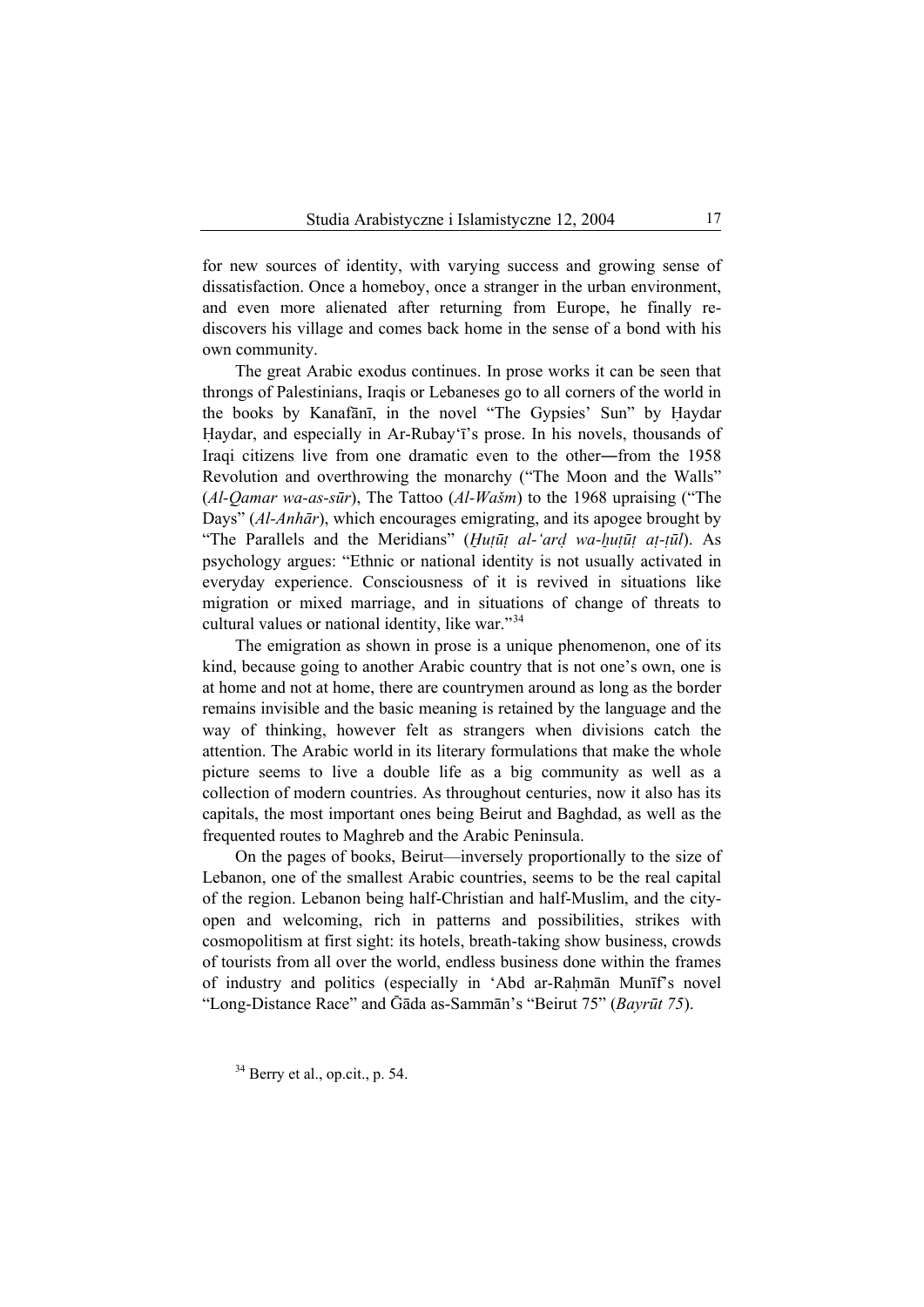Lebanon also means an ancient civilization and a luxuriant, phenomenal nature, where the sea and the mountains fight for an upper hand, Muslims and Christians living shoulder to shoulder. The prose tries to render the unusual picture of the country. Christian families owe their living standards to land and estates as well as connections to the French culture. This, however, does not help Yūsuf, a Christian intellectual and decadent, who is looking for his place in the surrounding reality: tens of times he changes his job, he tries to write like the famous Lebanese writer- $\check{G}$ ubrān Halīl  $\check{G}$ ubrān<sup>[35](#page-13-0)</sup> (Minā, "The Snow is Falling in through the Window" (At-Talg ya'tī min an-nāfida). The tale of Lebanon in the mystical-like style of that author creates its importance in the sphere of spiritual experience. In his novel, there is a view spread of a village situated somewhere in Lebanese Kasrawān:

"I sat on a huge rock growing towards the valley. It was the sunset, an enormous, terrifying quietness prevailed, which was devouring everything around, as if the whole world sunk into silence. 'Take off your sandals, Moses, you are in a holy place'. Is the place holy because it seems so deserted at that hour? Man should get baptized with silence, not water, because in silence he goes back to his roots, to nature from which he comes down and to which he belongs to. He gets cleansed and raises up so that he disappears in the clouds and goes to meet the God. He experiences a revelation, in the mountains as these God revealed Himself to the Saviour in the shape of light, just as He did to Moses before, as a burning bush in the desert. The revelation came in vain in the mountains of Lebanon. Those mountains, with all their greatness and beauty dominate the world, and the man standing on their top almost touches the sky, feeds on the air, and the air in the mountains is nutritious, bodies of the mountain sons being the best proof." (Minā,  $At$ <sup>-</sup> $Tal\check{g}$ …)<sup>[36](#page-13-1)</sup>

Lebanon, whose people, in the  $19<sup>th</sup>$  century, readily emigrated to the West to look for different ways of living<sup>[37](#page-13-2)</sup>, (e.g. Ar-Rubay'ī "The Parallels…") is the homeland of the great Arabic emigration. The café tables in Beirut are taken by politicizing intellectuals. Beirut is friendly and hospitable, a haven for lost refugees, looking for jobs and ways of living. However, here one can be so much at home and away, the feeling of from here and a stranger troubles, the identity loses its cohesion. Fayad is only

18

<span id="page-13-2"></span><span id="page-13-1"></span><span id="page-13-0"></span><sup>35</sup> <sup>∞</sup>annā Minā, *A@-¡alÑ ya'tī min an-nāfiôa*, Bayrut 1999, p. 181. 36 Ibid., p. 177.

<sup>36</sup> Ibid., p. 177.<br><sup>37</sup> 'A. M. ar-Rubay'ī, *Huṭūṭ...*, p. 14.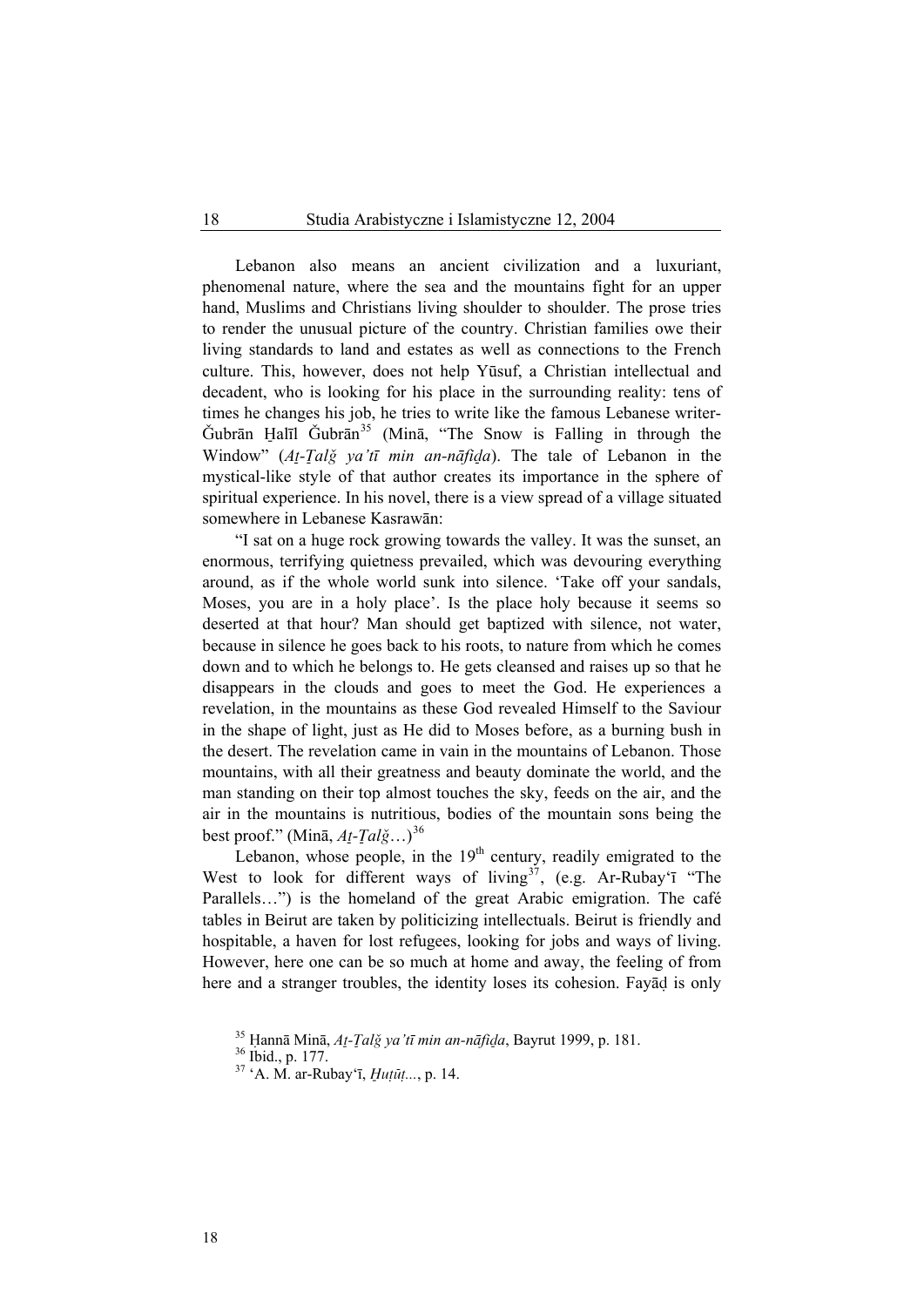an immigrant from the neighbouring Syria, yet he feels a stranger<sup>[38](#page-14-0)</sup> (Mina,  $At-Tal\check{g}...$ ) and lost, as if Damascus was light years away, not mere 100 kilometers, with taxis heading there every now and then. Suffering from the distance, he tries to define the state he is in during an internal discussion: "I am now, in a way, in exile. (…) But Lebanon is Lebanon and everybody can find a refuge here." (ibid. page  $16$ )<sup>[39](#page-14-1)</sup>

This beautiful Lebanon, divided in respect of religion, maybe too hospitable for all kinds of newcomers, starts to lose its coherence in the second half of the 20<sup>th</sup> century. The war drama unfolds itself and Lebanon survives 16 years of tragic civil war, during which Beirut gets devastated, rivers of blood stream down not suppressing but emphasizing divisions that has split the country, especially in the famous novel by Gāda as-Sammān "Beirut Nightmares" (*Kawābīs Bayrūt*).

Arabs' eyes turn towards Egypt, especially Cairo, called "the Mother of the world" (*Al-Qāhira umm ad-dunyā*). The well-known nickname of the city is reminded by an Algerian woman in Haydar Haydar's novel "The Feats of the Seaweed." She is fascinated by the Egyptian culture, its intellectual atmosphere, creative freedom and passion of the Egyptians.<sup>[40](#page-14-2)</sup> Egypt has its own stormy history, wars, in the  $20<sup>th</sup>$  century it takes on its shoulders the odium of the Israeli-Palestinian conflict, there sounds the voice of Gamāl 'Abd an-Nāsir—a controversial figure, a spokesman for panarabizm, loved and hated at the same time.

"I don't know Paris or any of other capitals that intellectuals have in their minds, but I have known the whole land of the Arabs since the moment, that day, I woke up at the voice of Gamāl 'Abd an-Nāṣir's. I have crossed it in three months, with only a little suitcase in hand, and in it I had my casids and clothes."<sup>[41](#page-14-3)</sup>

Arabic emigrants head also towards Maghreb. In his odyssey from Ar-Rubay'ī's novel "The Parallels and the Meridians" Givat gets as far as Tunisia, where his biography ends and where, together with other newcomers from the Near East, he goes through his emigrant fate, tossed by contradictions: the feelings of alienation, the fear of getting uprooted, the need to affirm Arabism, the need to be an Iraqi, and the necessity to adapt. Mahdī al-Ğawād, another immigrant from Iraq, in a similar story from Haydar Haydar's "The Seaweed Feast," gets to Algeria, where he

<sup>38</sup> H. Minā, *A@-¡alÑ...* op.cit. *.* p. 15. 39 Ibid., p. 41.

<span id="page-14-3"></span><span id="page-14-2"></span><span id="page-14-1"></span><span id="page-14-0"></span>

 $40$  Ibid., p. 34.

<sup>41</sup> Ar-Rubay'ī, *Œuùūù*..., p. 95.